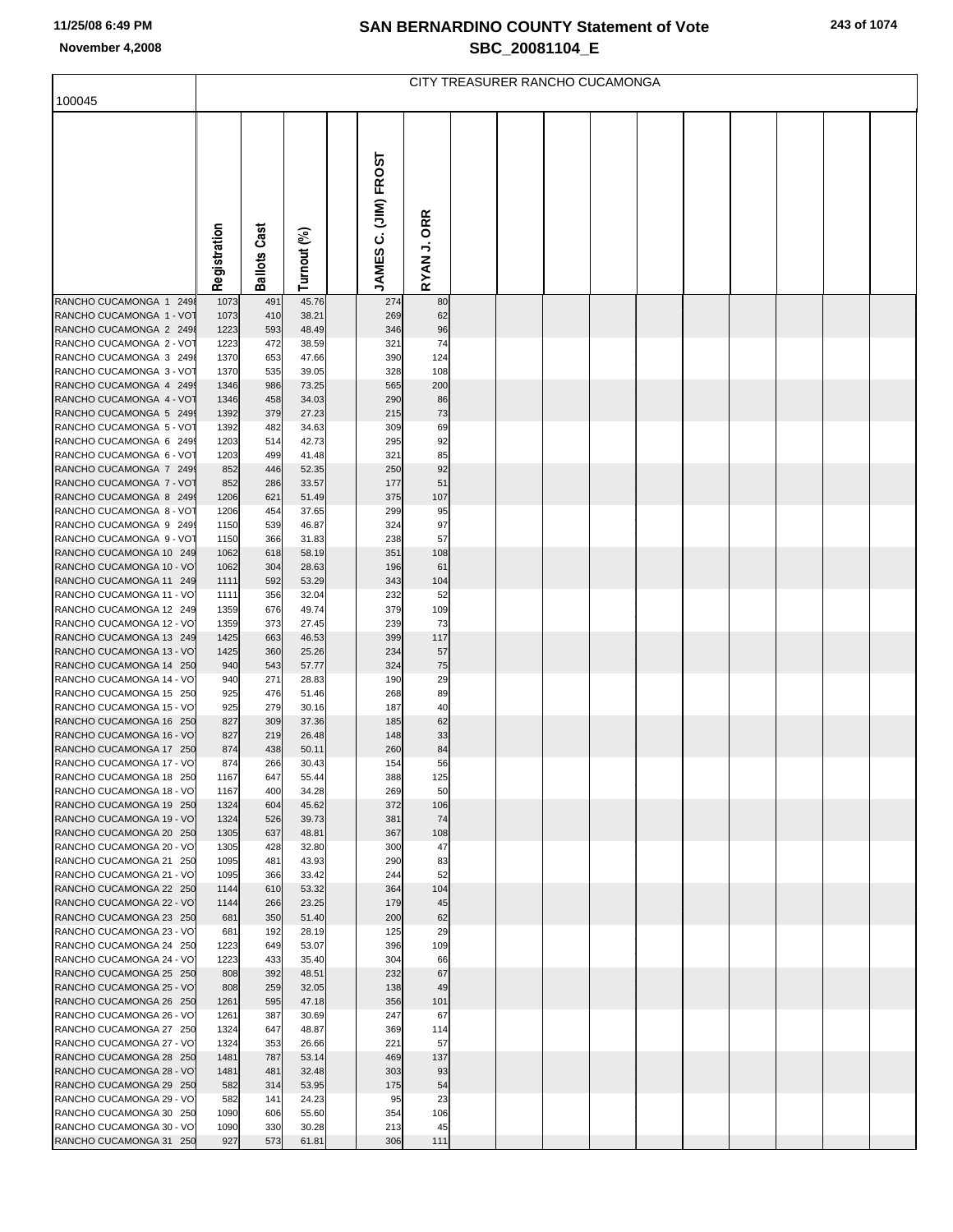# **SAN BERNARDINO COUNTY Statement of Vote November 4,2008 SBC\_20081104\_E**

|                                                     | CITY TREASURER RANCHO CUCAMONGA |                     |                |  |                             |                       |  |  |  |  |  |  |  |  |  |
|-----------------------------------------------------|---------------------------------|---------------------|----------------|--|-----------------------------|-----------------------|--|--|--|--|--|--|--|--|--|
| 100045                                              |                                 |                     |                |  |                             |                       |  |  |  |  |  |  |  |  |  |
|                                                     | Registration                    | <b>Ballots Cast</b> | Turnout (%)    |  | <b>JAMES C. (JIM) FROST</b> | <b>ORR</b><br>RYAN J. |  |  |  |  |  |  |  |  |  |
| RANCHO CUCAMONGA 31 - VO                            | 927                             | 243                 | 26.21          |  | 153                         | 37                    |  |  |  |  |  |  |  |  |  |
| RANCHO CUCAMONGA 32 250                             | 894                             | 520                 | 58.17          |  | 278                         | 117                   |  |  |  |  |  |  |  |  |  |
| RANCHO CUCAMONGA 32 - VO                            | 894                             | 214                 | 23.94          |  | 126                         | 48                    |  |  |  |  |  |  |  |  |  |
| RANCHO CUCAMONGA 33 250<br>RANCHO CUCAMONGA 33 - VO | 1336<br>1336                    | 705<br>441          | 52.77<br>33.01 |  | 424<br>324                  | 112<br>52             |  |  |  |  |  |  |  |  |  |
| RANCHO CUCAMONGA 34 250                             | 703                             | 352                 | 50.07          |  | 196                         | 61                    |  |  |  |  |  |  |  |  |  |
| RANCHO CUCAMONGA 34 - VO                            | 703                             | 225                 | 32.01          |  | 151                         | 34                    |  |  |  |  |  |  |  |  |  |
| RANCHO CUCAMONGA 35 250                             | 1062                            | 565                 | 53.20          |  | 324                         | 114                   |  |  |  |  |  |  |  |  |  |
| RANCHO CUCAMONGA 35 - VO                            | 1062                            | 313                 | 29.47          |  | 183                         | 63                    |  |  |  |  |  |  |  |  |  |
| RANCHO CUCAMONGA 36 250<br>RANCHO CUCAMONGA 36 - VO | 945<br>945                      | 473<br>264          | 50.05<br>27.94 |  | 291<br>171                  | 68<br>39              |  |  |  |  |  |  |  |  |  |
| RANCHO CUCAMONGA 37 250                             | 1396                            | 791                 | 56.66          |  | 498                         | 115                   |  |  |  |  |  |  |  |  |  |
| RANCHO CUCAMONGA 37 - VO                            | 1396                            | 366                 | 26.22          |  | 221                         | 79                    |  |  |  |  |  |  |  |  |  |
| RANCHO CUCAMONGA 38 250                             | 1493                            | 712                 | 47.69          |  | 410                         | 140                   |  |  |  |  |  |  |  |  |  |
| RANCHO CUCAMONGA 38 - VO<br>RANCHO CUCAMONGA 39 250 | 1493<br>1228                    | 442<br>653          | 29.60<br>53.18 |  | 285<br>384                  | 71<br>110             |  |  |  |  |  |  |  |  |  |
| RANCHO CUCAMONGA 39 - VO                            | 1228                            | 402                 | 32.74          |  | 247                         | 78                    |  |  |  |  |  |  |  |  |  |
| RANCHO CUCAMONGA 40 250                             | 1108                            | 602                 | 54.33          |  | 353                         | 108                   |  |  |  |  |  |  |  |  |  |
| RANCHO CUCAMONGA 40 - VO                            | 1108                            | 251                 | 22.65          |  | 161                         | 48                    |  |  |  |  |  |  |  |  |  |
| RANCHO CUCAMONGA 41 250                             | 957                             | 505                 | 52.77          |  | 294                         | 80                    |  |  |  |  |  |  |  |  |  |
| RANCHO CUCAMONGA 41 - VO<br>RANCHO CUCAMONGA 42 250 | 957<br>965                      | 253<br>503          | 26.44<br>52.12 |  | 159<br>307                  | 41<br>88              |  |  |  |  |  |  |  |  |  |
| RANCHO CUCAMONGA 42 - VO                            | 965                             | 266                 | 27.56          |  | 172                         | 54                    |  |  |  |  |  |  |  |  |  |
| RANCHO CUCAMONGA 43 250                             | 1008                            | 542                 | 53.77          |  | 318                         | 84                    |  |  |  |  |  |  |  |  |  |
| RANCHO CUCAMONGA 43 - VO                            | 1008                            | 307                 | 30.46          |  | 205                         | 55                    |  |  |  |  |  |  |  |  |  |
| RANCHO CUCAMONGA 44 250<br>RANCHO CUCAMONGA 44 - VO | 1268<br>1268                    | 634<br>376          | 50.00<br>29.65 |  | 373<br>265                  | 119<br>66             |  |  |  |  |  |  |  |  |  |
| RANCHO CUCAMONGA 45 250                             | 1091                            | 579                 | 53.07          |  | 337                         | 96                    |  |  |  |  |  |  |  |  |  |
| RANCHO CUCAMONGA 45 - VO                            | 1091                            | 370                 | 33.91          |  | 245                         | 60                    |  |  |  |  |  |  |  |  |  |
| RANCHO CUCAMONGA 46 250                             | 996                             | 504                 | 50.60          |  | 289                         | 96                    |  |  |  |  |  |  |  |  |  |
| RANCHO CUCAMONGA 46 - VO                            | 996                             | 243                 | 24.40          |  | 152                         | 34                    |  |  |  |  |  |  |  |  |  |
| RANCHO CUCAMONGA 47 250<br>RANCHO CUCAMONGA 47 - VO | 1020<br>1020                    | 513<br>327          | 50.29<br>32.06 |  | 306<br>211                  | 91<br>43              |  |  |  |  |  |  |  |  |  |
| RANCHO CUCAMONGA 48 250                             | 724                             | 376                 | 51.93          |  | 203                         | 73                    |  |  |  |  |  |  |  |  |  |
| RANCHO CUCAMONGA 48 - VO                            | 724                             | 205                 | 28.31          |  | 129                         | 33                    |  |  |  |  |  |  |  |  |  |
| RANCHO CUCAMONGA 49 250                             | 1128                            | 713                 | 63.21          |  | 404                         | 132                   |  |  |  |  |  |  |  |  |  |
| RANCHO CUCAMONGA 49 - VO<br>RANCHO CUCAMONGA 50 250 | 1128<br>1106                    | 238<br>503          | 21.10<br>45.48 |  | 144<br>292                  | 49<br>89              |  |  |  |  |  |  |  |  |  |
| RANCHO CUCAMONGA 50 - VO                            | 1106                            | 396                 | 35.80          |  | 281                         | 48                    |  |  |  |  |  |  |  |  |  |
| RANCHO CUCAMONGA 51 250                             | 1635                            | 787                 | 48.13          |  | 453                         | 122                   |  |  |  |  |  |  |  |  |  |
| RANCHO CUCAMONGA 51 - VO                            | 1635                            | 315                 | 19.27          |  | 196                         | 41                    |  |  |  |  |  |  |  |  |  |
| RANCHO CUCAMONGA 52 250                             | 1462                            | 710<br>476          | 48.56          |  | 387<br>297                  | 128                   |  |  |  |  |  |  |  |  |  |
| RANCHO CUCAMONGA 52 - VO<br>RANCHO CUCAMONGA 53 250 | 1462<br>529                     | 252                 | 32.56<br>47.64 |  | 128                         | 71<br>38              |  |  |  |  |  |  |  |  |  |
| RANCHO CUCAMONGA 53 - VO                            | 529                             | 122                 | 23.06          |  | 91                          | 18                    |  |  |  |  |  |  |  |  |  |
| RANCHO CUCAMONGA 54 250                             | 1383                            | 607                 | 43.89          |  | 356                         | 98                    |  |  |  |  |  |  |  |  |  |
| RANCHO CUCAMONGA 54 - VO                            | 1383                            | 438                 | 31.67          |  | 294                         | 63                    |  |  |  |  |  |  |  |  |  |
| RANCHO CUCAMONGA 55 250<br>RANCHO CUCAMONGA 55 - VO | 1178<br>1178                    | 614<br>259          | 52.12<br>21.99 |  | 351<br>185                  | 90<br>26              |  |  |  |  |  |  |  |  |  |
| RANCHO CUCAMONGA 56 250                             | 1209                            | 668                 | 55.25          |  | 350                         | 118                   |  |  |  |  |  |  |  |  |  |
| RANCHO CUCAMONGA 56 - VO                            | 1209                            | 271                 | 22.42          |  | 179                         | 50                    |  |  |  |  |  |  |  |  |  |
| RANCHO CUCAMONGA 57 250                             | 1193                            | 631                 | 52.89          |  | 375                         | 130                   |  |  |  |  |  |  |  |  |  |
| RANCHO CUCAMONGA 57 - VO                            | 1193                            | 313                 | 26.24          |  | 206                         | 65                    |  |  |  |  |  |  |  |  |  |
| RANCHO CUCAMONGA 58 250<br>RANCHO CUCAMONGA 58 - VO | 1397<br>1397                    | 647<br>284          | 46.31<br>20.33 |  | 359<br>180                  | 98<br>40              |  |  |  |  |  |  |  |  |  |
| RANCHO CUCAMONGA 59 250                             | 1890                            | 890                 | 47.09          |  | 485                         | 148                   |  |  |  |  |  |  |  |  |  |
| RANCHO CUCAMONGA 59 - VO                            | 1890                            | 403                 | 21.32          |  | 259                         | 52                    |  |  |  |  |  |  |  |  |  |
| RANCHO CUCAMONGA 60 250                             | 1120                            | 489                 | 43.66          |  | 301                         | 79                    |  |  |  |  |  |  |  |  |  |
| RANCHO CUCAMONGA 60 - VO<br>RANCHO CUCAMONGA 61 250 | 1120<br>854                     | 254<br>406          | 22.68<br>47.54 |  | 165<br>252                  | 38<br>82              |  |  |  |  |  |  |  |  |  |
| RANCHO CUCAMONGA 61 - VO                            | 854                             | 219                 | 25.64          |  | 150                         | 36                    |  |  |  |  |  |  |  |  |  |
|                                                     |                                 |                     |                |  |                             |                       |  |  |  |  |  |  |  |  |  |